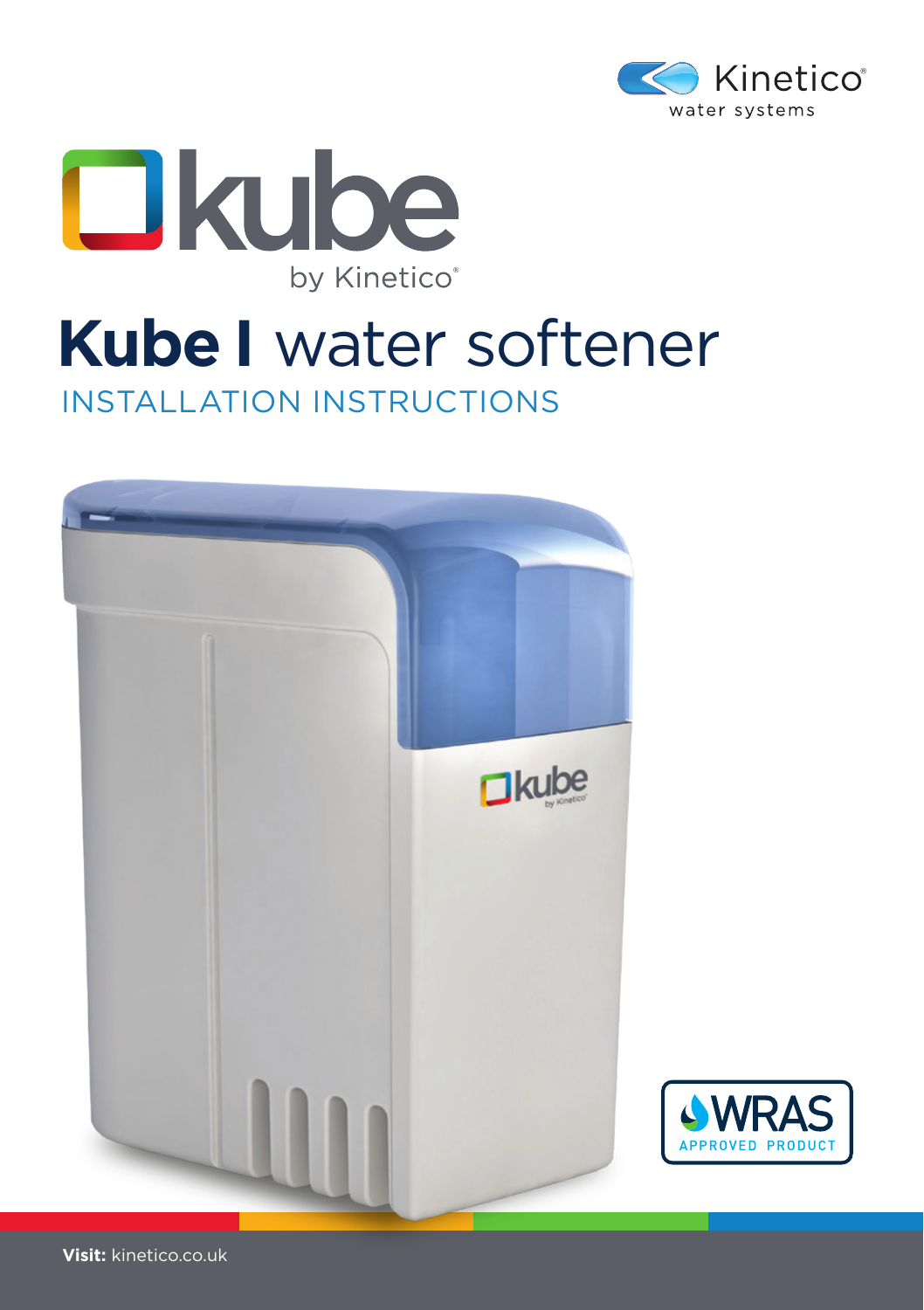

# Thank you for choosing a Kube I Water Softener by Kinetico to improve the quality of your water.

You will immediately begin to notice the numerous benefits of having quality water throughout your home and the benefits of having a **Kube**  Water Softener.

Since 1970 Kinetico Incorporated has designed and manufactured products to improve the quality of your water. Kinetico offers a complete line of quality water systems to solve your water problems.

Pioneers in non-electric, demand operated water treatment, Kinetico continually sets the direction for the entire water quality industry. Our products are installed in hundreds of thousands of homes around the world.

Once you enjoy the benefits of your **Kube** Water Softener we are sure you will agree that Kinetico Water Systems are the world's finest.

For more information about Kinetico;

### Kinetico UK Limited

Bridge House, Park Gate Business Centre, Chandlers Way, Park Gate, Hampshire SO31 1FQ

- T: 01489 566 970
- E: info@kinetico.co.uk
- W: kinetico.co.uk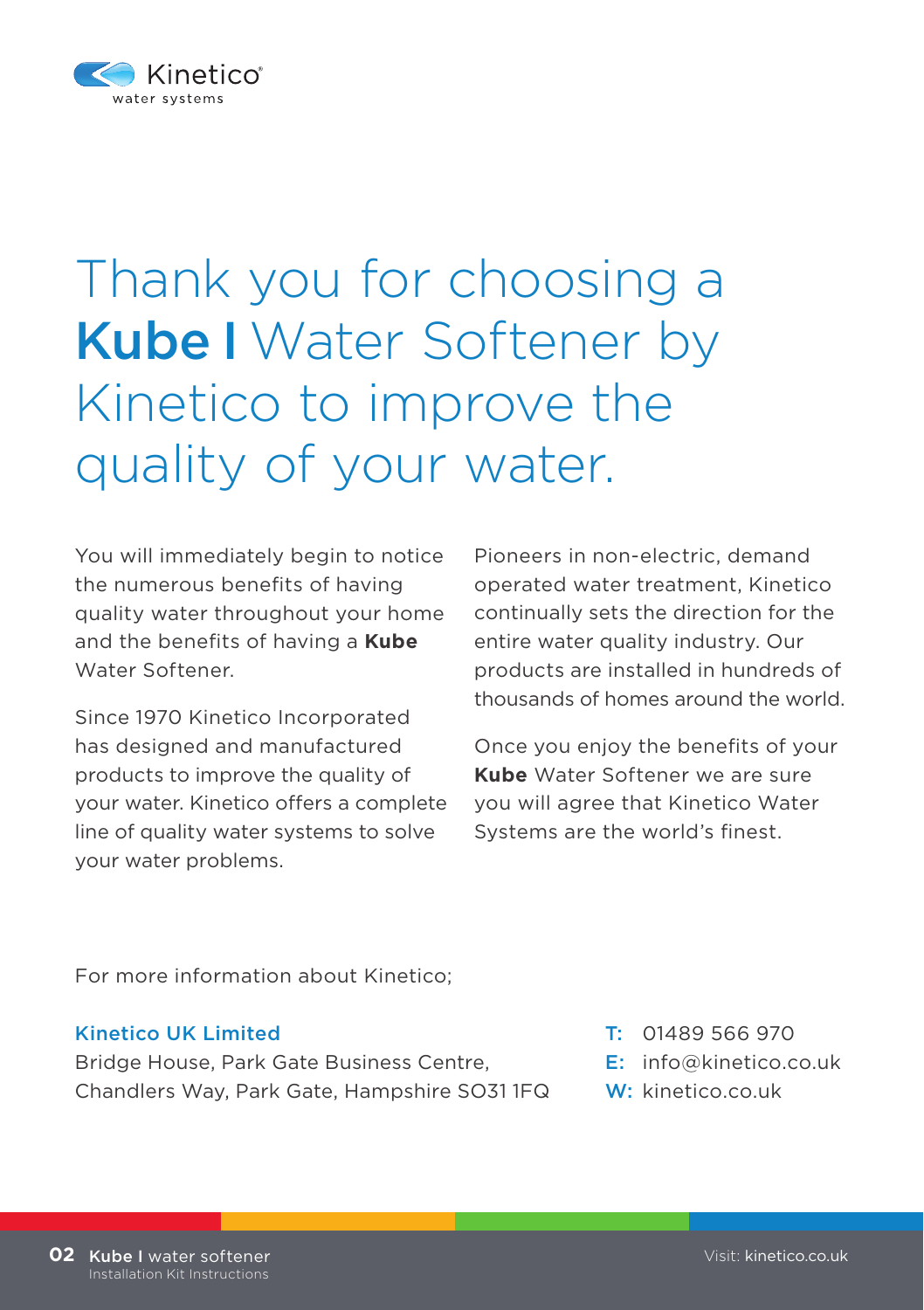

# **Contents**

| Contents of box                 |    |
|---------------------------------|----|
| Safety information              | 05 |
| Specifications                  | 06 |
| <b>Typical installation</b>     | Ω7 |
| Installation instructions       | 08 |
| Installation review and startup |    |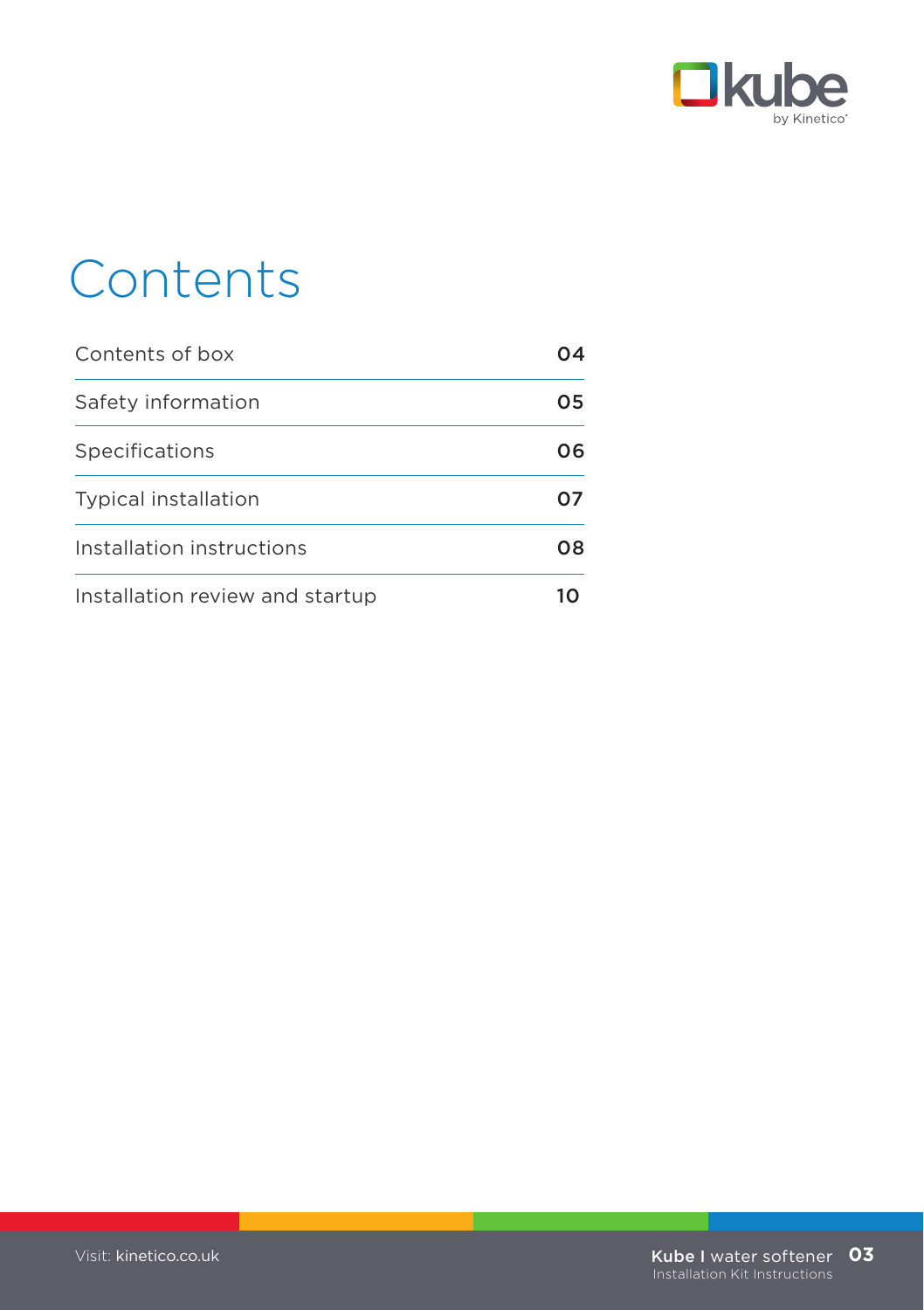

# Contents of box

Please ensure you have all of the following items before proceeding with an installation.



1 x Water softener









 $2 \times 3/4$ " BSP  $4 \times$  O-ring in/out adaptor

1 x In/out retaining bracket

1 x Bracket retaining pin



1 x 2m of 5/8" overflow tubing



1 x 2m of 1/2" drain tubing



1 x 2cc silicone tube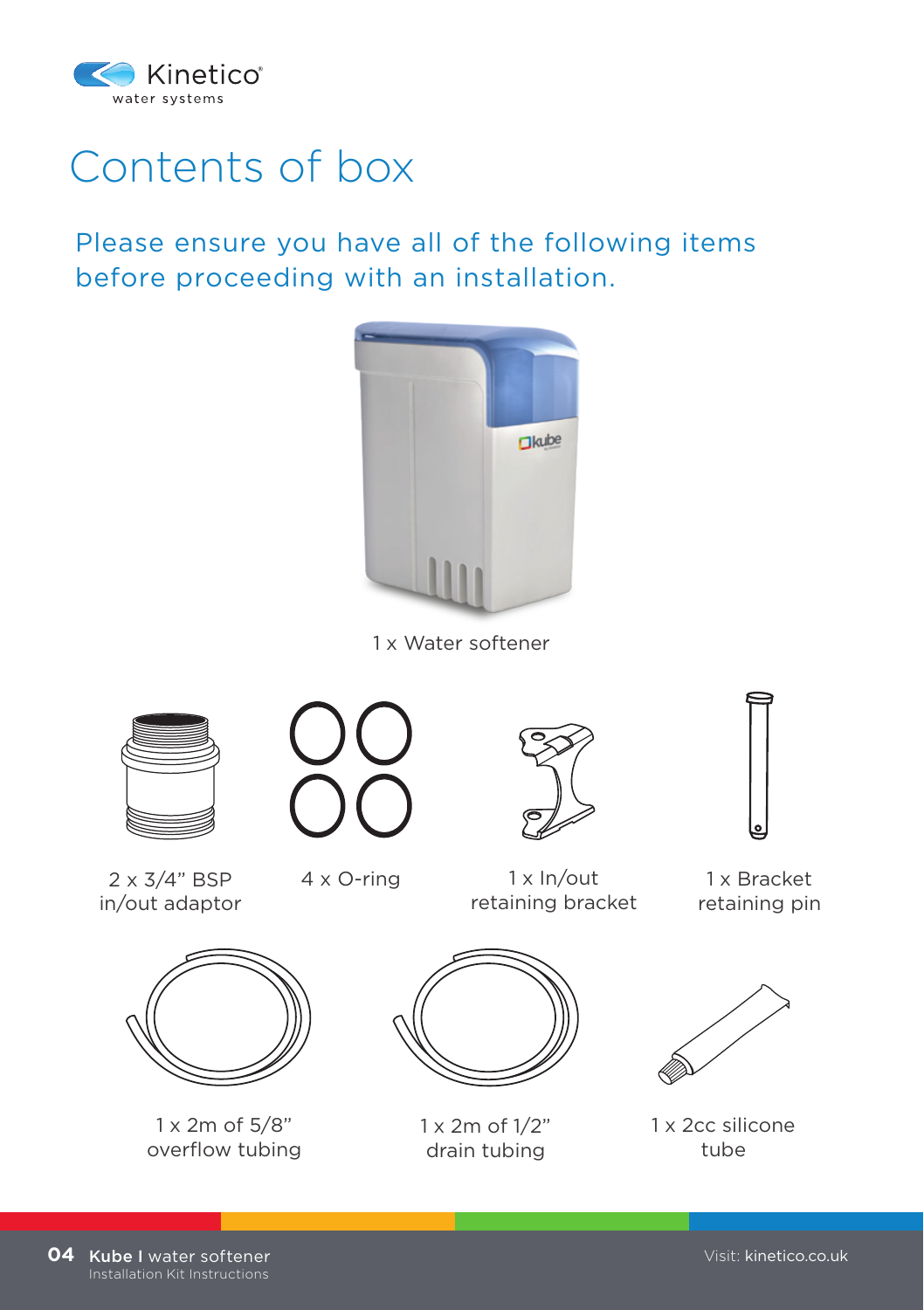

# Safety information

# Read all information carefully before installing and using the softener. Check WRAS Information and Guidance Note, no. 9-07-01 for regulatory advice.

- Kinetico recommends that a qualified installer or engineer performs the installation. Failure to install the system as instructed could invalidate the warranty.
- Do not install if the supply water pressure exceeds 6 bar (125 psi), unless a suitable pressure reducing valve has been installed on the water supply to the softener and set to 6 bar.
- Do not install the Kinetico softener in an area where the temperature can cause the unit to freeze. Freezing temperatures will damage the system.

### VERY IMPORTANT:

Where a cabinet overflow could cause damage, you must install the 5/8" O.D overflow tubing to the barbed fitting on the cabinet and run to a suitable outlet that is visible and capable of taking the overflow (ie. through the outside wall). Make sure the outlet is not higher than the barbed fitting.

- When installing a plastic component on a copper pipe in line, earth continuity straps must be placed ACROSS the component being fitted to ensure that the earth continuity is never broken.
- A Kinetico installation kit includes a by-pass assembly which conforms to BS14743 and enables the softener to be isolated from the water service lines for maintenance and service. This also maintains the water supply when the system is disconnected.
- These systems are not intended to be used for treating water that is microbiologically unsafe or water that has an unknown quality without adequate disinfection before or after the system.

### IMPORTANT:

Refer to the plumbing schematic in Figure 1 before beginning installation.



WRAS approval for the Kube I applies to cold water (max 23˙C) installs only.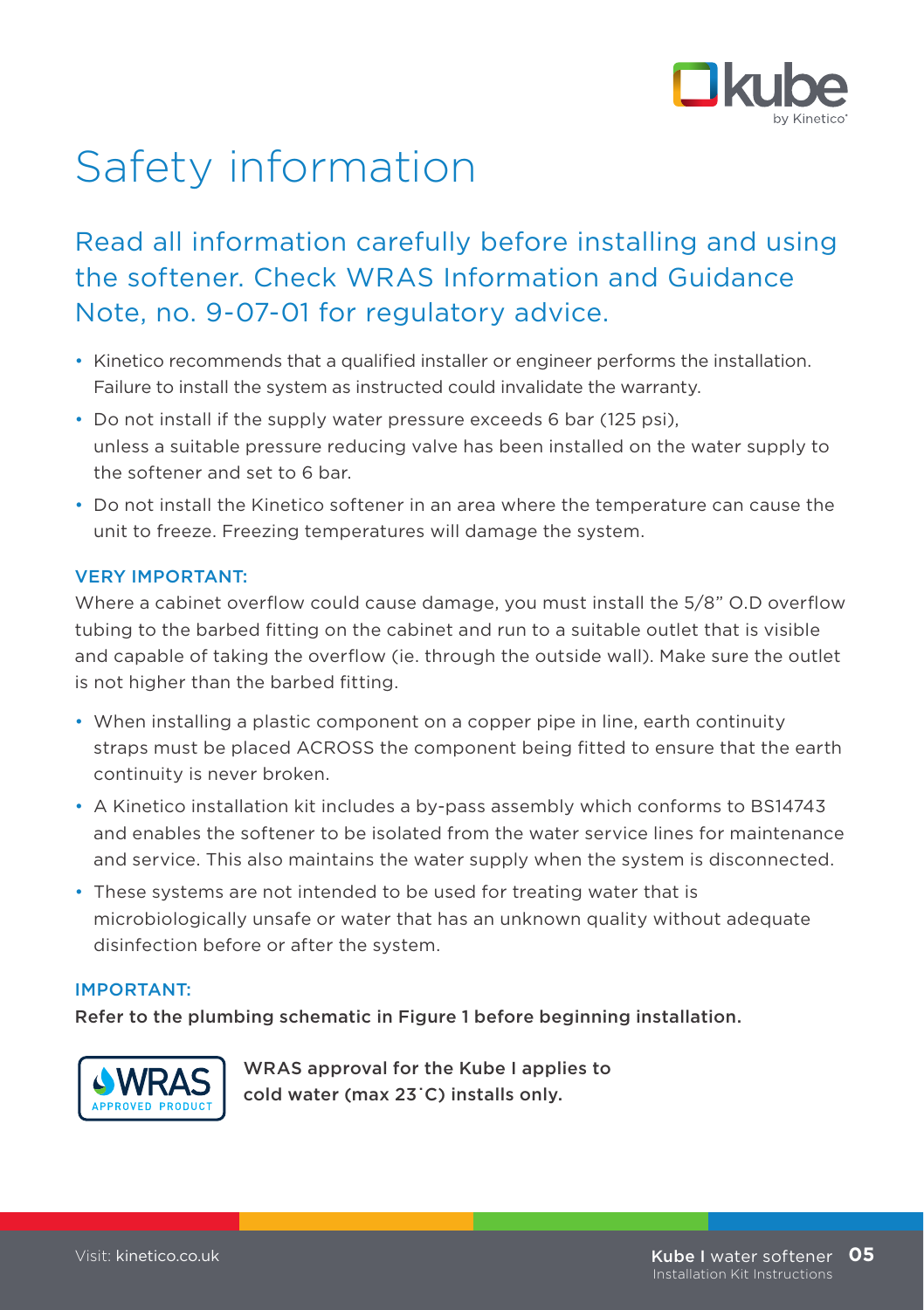

# Specifications

## Kube I Water Softener

| <b>Hardness Level</b><br>mg/L   | 100   | 125   | 150 | 200 | 250 | 350 | 525 |
|---------------------------------|-------|-------|-----|-----|-----|-----|-----|
| Litres between<br>regenerations | 1.358 | 1.083 | 905 | 689 | 531 | 394 | 256 |

| <b>Maximum Hardness</b>                         | 525 $mg/L$                                                           |
|-------------------------------------------------|----------------------------------------------------------------------|
| Cabinet Dimensions @ base                       | H 492mm x D 425mm x W 235mm                                          |
| Salt used per regeneration                      | $0.27$ kg                                                            |
| Water used per regeneration                     | 25 litres                                                            |
| <b>Regeneration Time</b>                        | 12 minutes                                                           |
| Flow Rate $@$ 1 bar pessure drop                | 30 litres per minute                                                 |
| Flow Rate $@$ 2 bar pessure drop                | 40 litres per minute                                                 |
| Pipe connections - in/out                       | 3/4" BSP male                                                        |
| <b>Drain</b>                                    | Drain Kit and hose suitable for 32mm & 40mm.<br>Waste Pipe supplied. |
| Overflow                                        | 5/8" OD Barb - Hose supplied                                         |
| Minimum/Maximum<br><b>Operating Temperature</b> | $2^\circ$ - 23 $^\circ$ C                                            |
| <b>Minimum pressure</b>                         | 1.5 bar (dynamic)                                                    |
| <b>Maximum pressure</b>                         | 8 bar*                                                               |

\*Recommend PRV fitted if above 6 bar.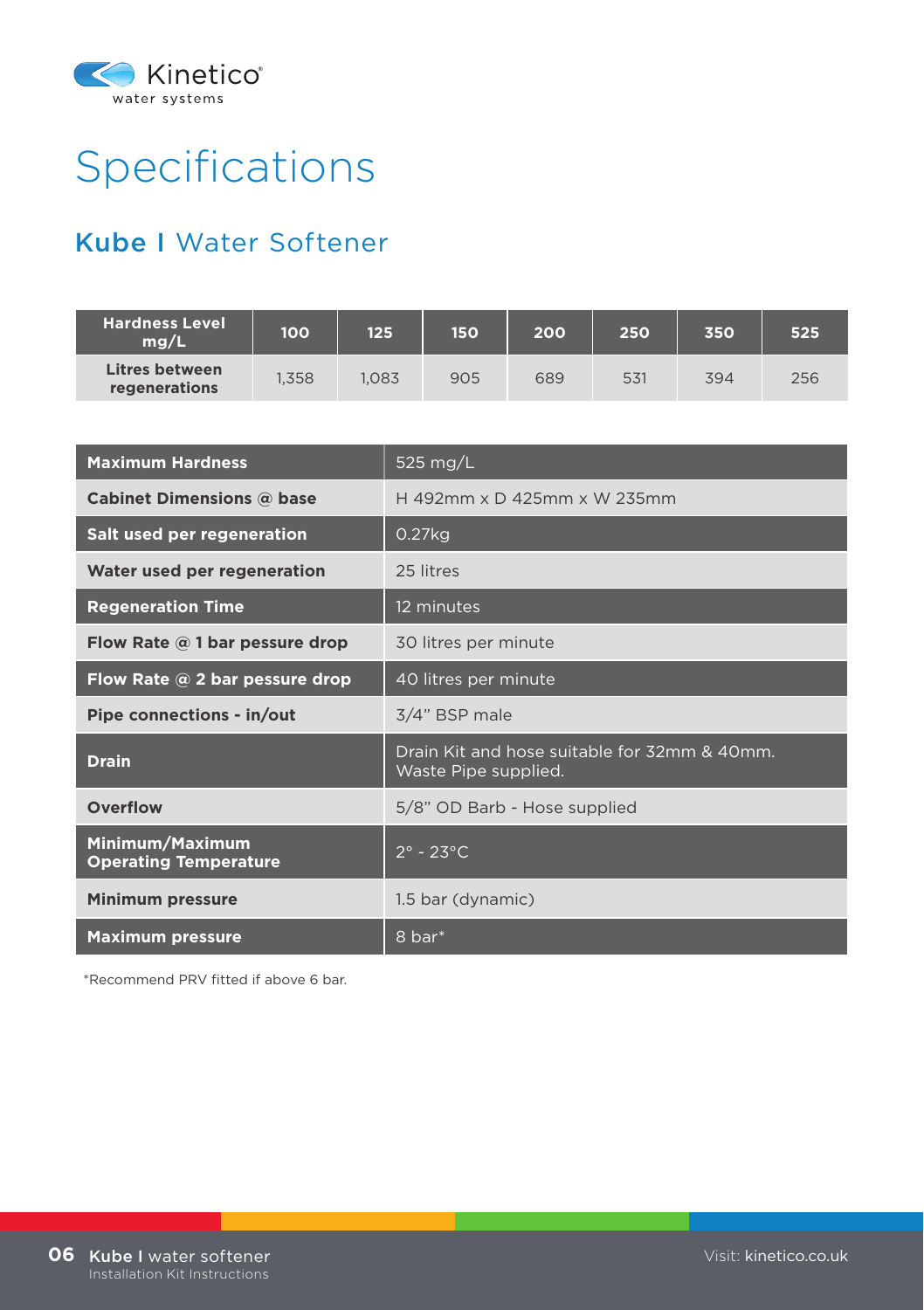

# Typical installation

Your installation may vary.

- 1. A non-return valve (included in the by-pass set) is required on the mains water supply to the softener.
- 2. Fit a pressure regulating valve, where water supply pressure exceeds 6 bar on the mains water supply to the softener.
- 3. Plumb a drain line from the softener to a waste pipe through an appropriate air gap compliant with water regulations.
- 4. Consult WRAS Information and Guidance Note, no. 9-07-01 for regulatory advice.



### FIGURE 1: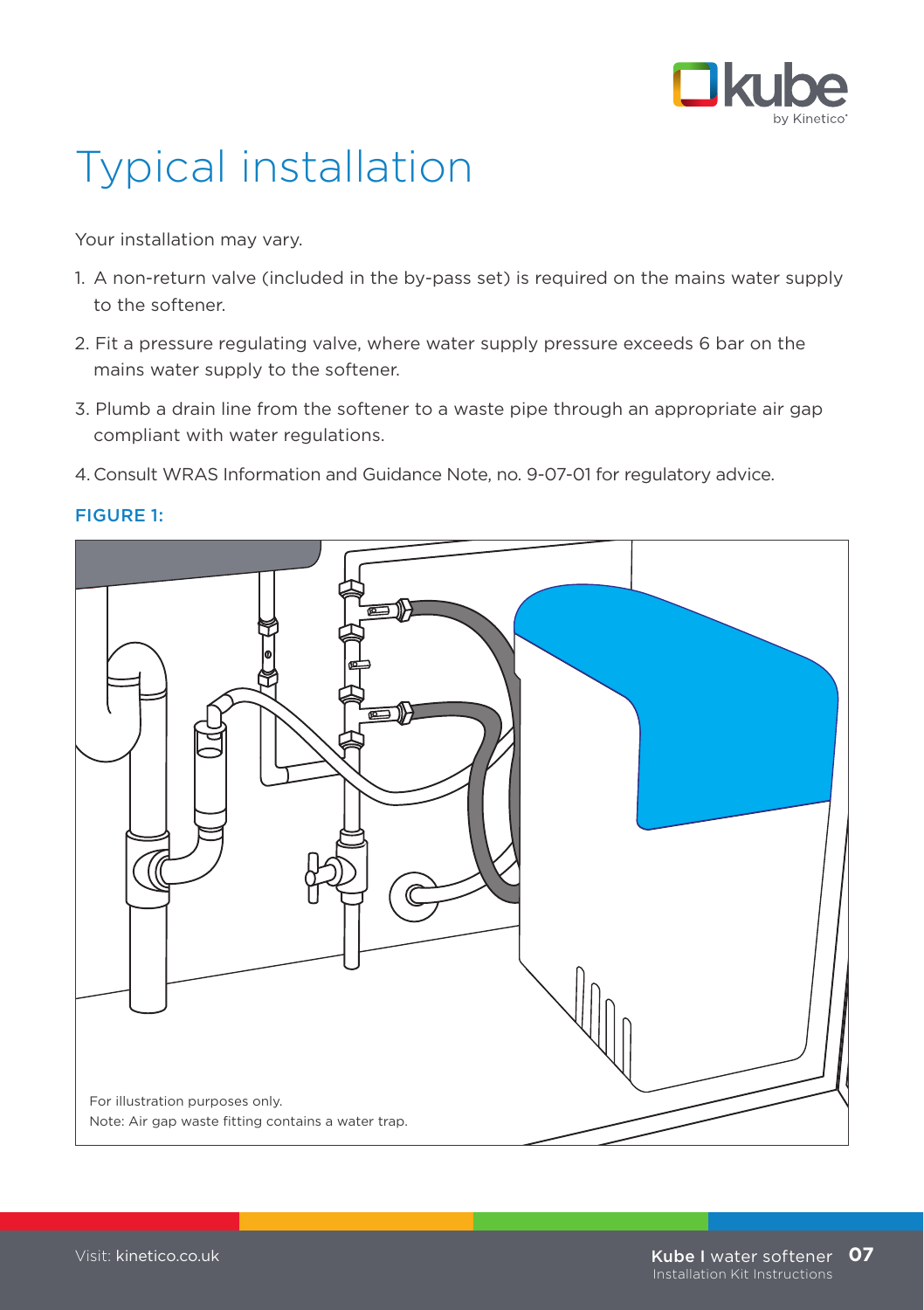

# Installation instructions

## Locate:

**1**

Determine location to install equipment. Make sure that the unit will be on a flat surface. If the unit is sited in a warm environment or next to a heatgenerating appliance, you may experience salt build up on the inside of the cabinet. This may need to be periodically cleaned. Alternatively, site the unit in cooler, ventilated position.

#### Test pressure: **2**

Test incoming pressure to the unit. A pressure reducing valve is recommended if the pressure is above 6 bar.

#### Install: **3**

Plumb pipe work as necessary to accommodate a by-pass valve set, see Figure 1.

### CAUTION:

Do not solder any fittings whilst connected to the unit adaptors. Excessive heat may result in damage to the plastic and rubber parts. The materials used in the soldering process may attack certain types of plastics. Care should be taken during the installation process to ensure that solder and flux do not come in contact with media tank, control module and related plastic components.

### NOTE:

Verify installation complies with regulations before continuing.

#### Flush: **4**

After all the plumbing has been completed, but before connecting the water softener, flush the pipe work allowing water to rinse out any residual debris.

#### Attach drain and overflow tubing: **5**

Insert 1/2" tubing into the drain elbow, routing the tubing around the control valve exiting the softener in the aperture below the in/out connectors, see Figure 2. Make sure the tubing is inserted 18mm into fitting as shown in Figure 3. Run the drain line to the discharge point then attach 5/8" overflow tubing to barbed overflow connection at rear of cabinet and route to overflow outlet.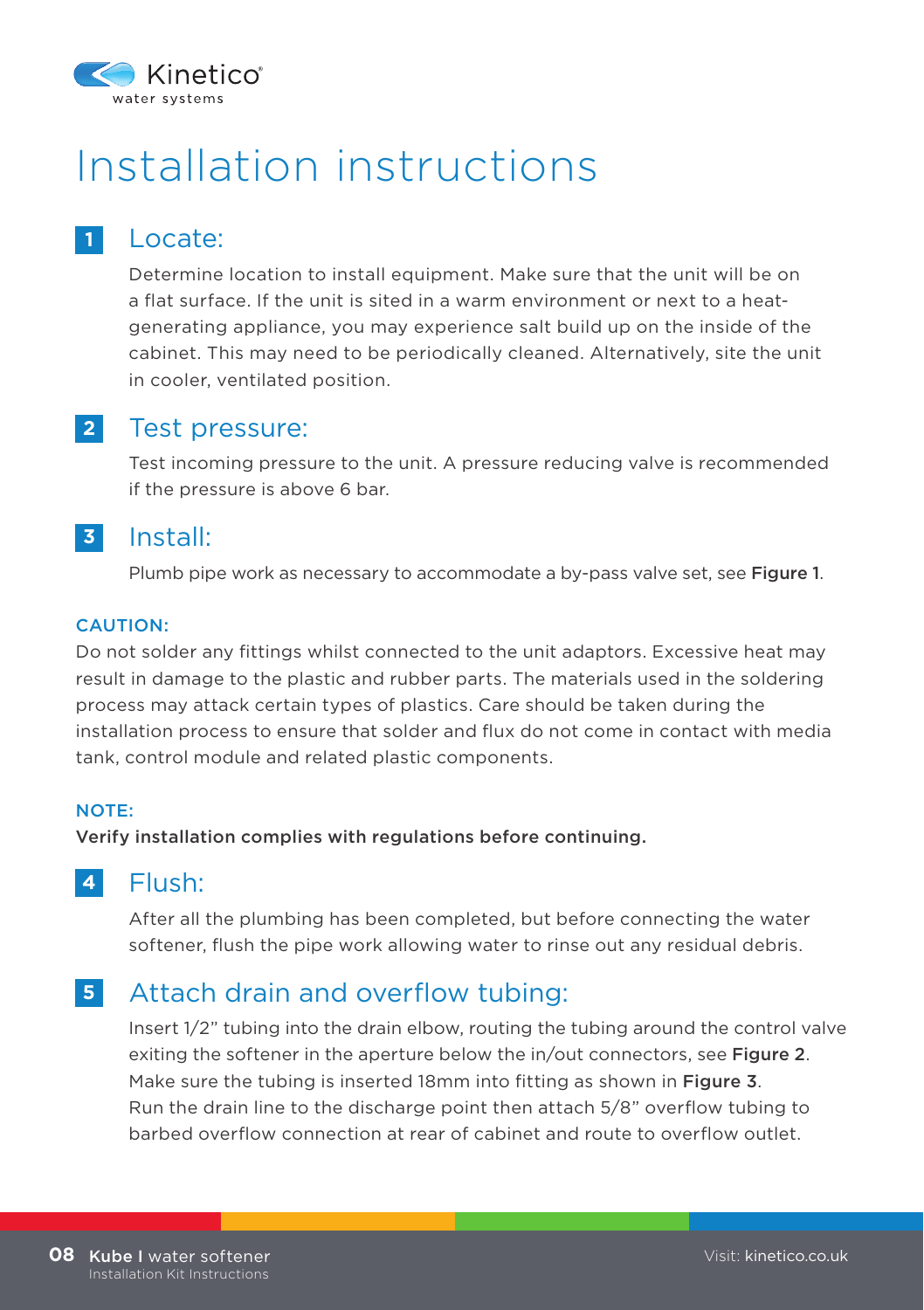

### NOTE:

The drain tubing should be run no more than 2 metres vertically and 9 metres horizontally, before connecting to the main drain. Make sure there are no obstructions or kinks in drain tubing before connecting to softener.







Colour of tubing for illustration purposes only.

#### Set regeneration frequency: **6**

See Figure 4 for top view of softener valve. Determine the supply water hardness value in ppm or mg/L by using a test kit or by contacting your water supplier. Put a cross headed screw driver into the recess on the top of the unit and whilst keeping the screw driver pushed down, turn at least one full rotation to reset the metering system.

Locate value on the meter disc, push down and turn the hardness adjustment knob so that the hardness value is positioned opposite the alignment arrow. If the dial does not move repeat the resetting process.

## Fit the adapters: **7**

Fit 2 O-rings to each in/out adaptor then lubricate with supplied silicone grease. Connect the inlet/outlet adapters to the supply and return hoses remembering to use screened washers. Install adapters into control valve in/out ports, ensuring that they are fitted into the correct ports (see flow arrows on valve for reference). Attach the retaining bracket and pin to the control valve.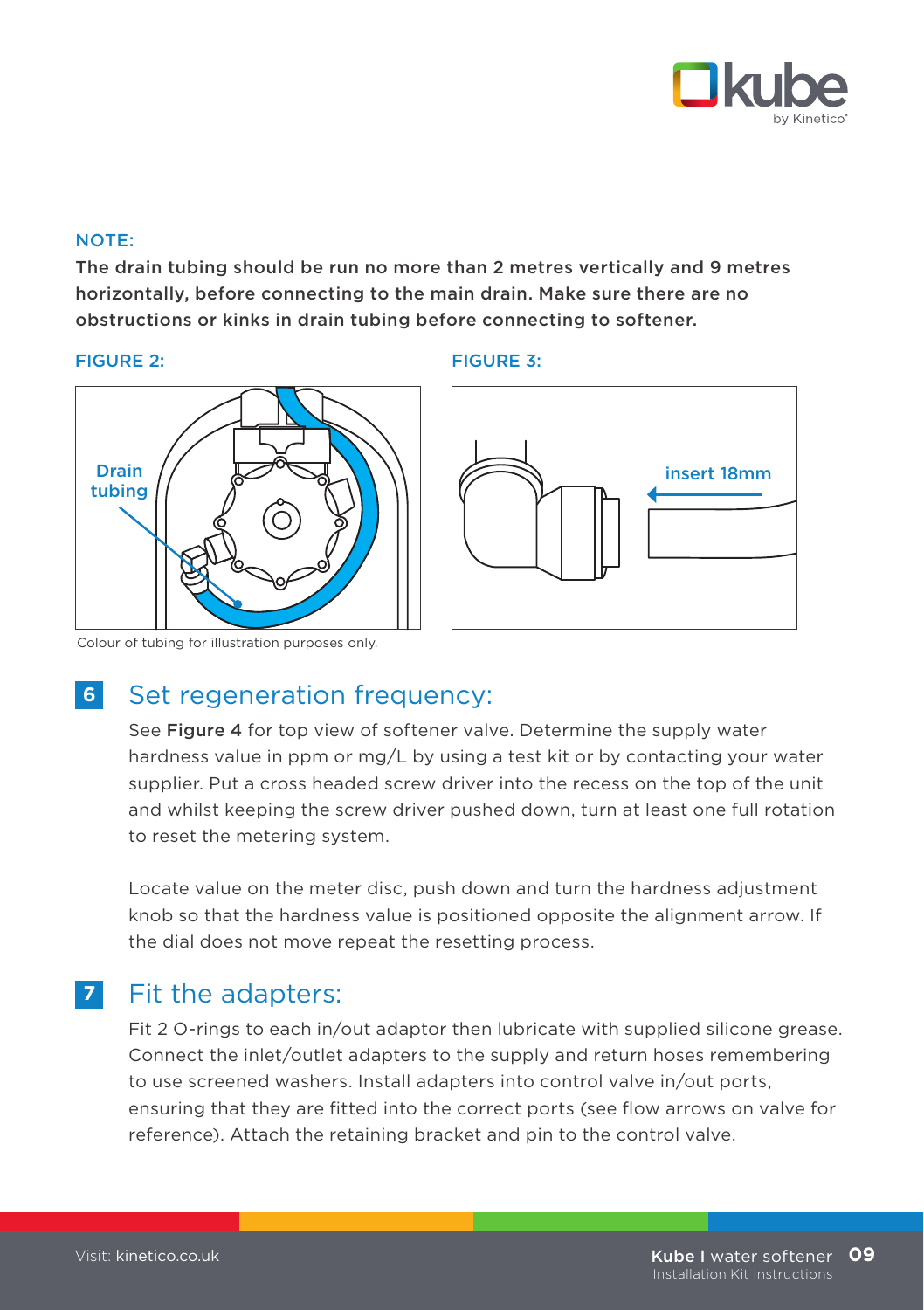

# Installation review and startup

## Test pressure:

Test incoming pressure to the unit and adjust pressure reducing valve if the pressure is still above 6 bar.

## **2**

**1**

## Secure drain line:

Make sure the drain line is secure, using an airgap that is compliant.

#### Main inlet valve: **3**

With the by-pass in position (inlet closed, outlet closed, by-pass open), open the main inlet valve slowly and check for leaks in the plumbing.

#### Finish system set up: **4**

If cabinet does not fill up with water, add 6 litres of water to the Kube I cabinet. Add a quality grade of block or tablet salt.

#### Start a manual regeneration: **5**

Using a #2 Phillips screwdriver, push down firmly on the actuator and slowly turn clockwise, listening for four clicks to start the regeneration. At this point you should hear water begin to run through the system. If you do not hear water running through the system, the disc may not have been advanced far enough, continue to turn.

After 12 minutes the regeneration will be complete and the softener is ready for service.

## **6** Salt Options:

You have the option of using block or tablet salt.

### IMPORTANT:

On no account should granular salt be used in any Kinetico Water Softener

## Leave in service:

Open outlet valve and close bypass.

**7**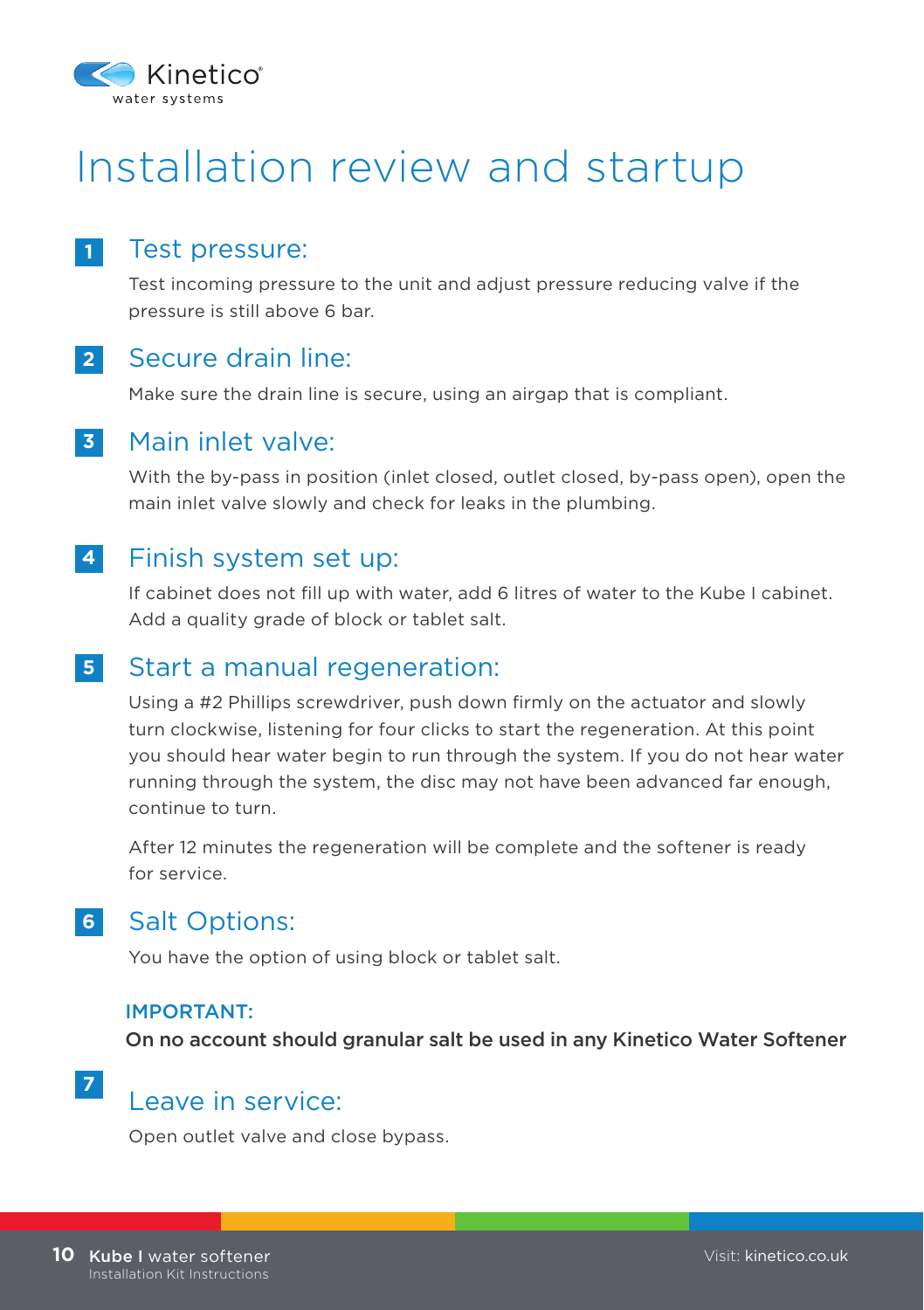

### FIGURE 4: